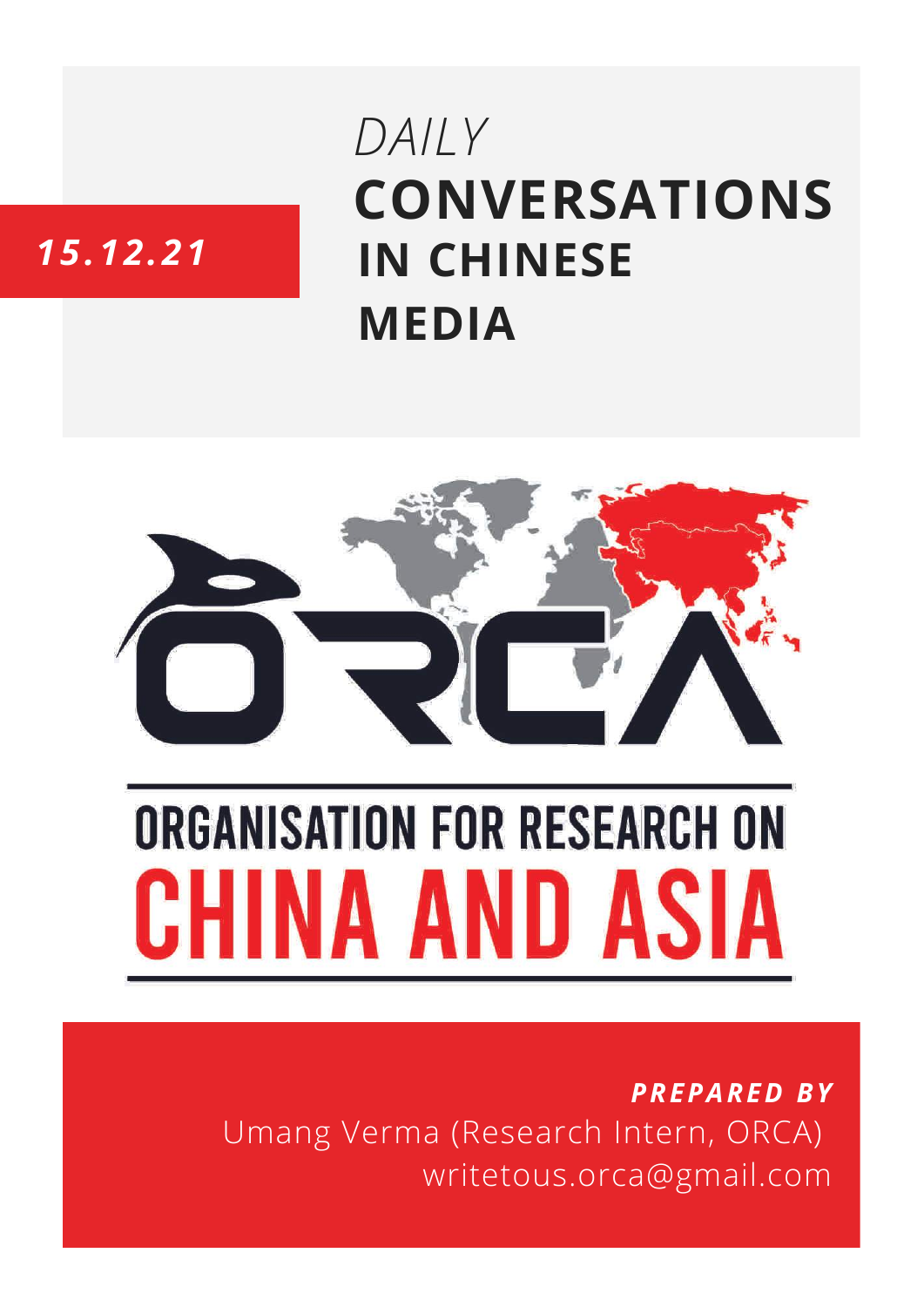#### **I. Social Media Chatter in China**

- **A long post glorifying the CCP trends on Baidu:** An article on the spirit of the Sixth Plenary of the Communist Party of China is [trending](https://baijiahao.baidu.com/s?id=1718812107504330775&wfr=spider&for=pc) on Baidu as the session continues to be a 'hot post' on the platform. This article describes the four historical periods of CPC or 'four great leaps' and highlights various achievements of CPC. It has idolized the CPC and notes 'CPC has united Chinese people in all struggle, sacrifices, and creation'. A pertinent feature is its emphasis on 'history'; it notes the party should learn from history and should actively re-shape the course of history.
- **PM Modi's temple visits in Varanasi trends on Baidu:** On 14th December 2021, Indian PM Narendra Modi inaugurated the recently [buil](https://baijiahao.baidu.com/s?id=1719108487703466651&wfr=spider&for=pc)t Kashi Viswanath Temple corridor in Varanasi. Modi took a bath in the sacred river and performed several rituals. Visuals of this event were trending on Baidu on 14th December 2021.
- **Young girl goes missing increasing debate on women security:** Niu Jianjun, a 23-year-old girl working in Wuxi and belonging to Hefei, went [missing](https://news.sina.cn/zt_d/jswxsl) on 9th December. CCTV footage caught her in a dilapidated state. Netizens discussed the issue of women's security and the security of working professionals in China. Numerous working professionals, actors, social media influencers, and celebrities have gone missing in the recent past while there has been an active spike in women speaking out against aggressors likened to China's #meToo movement.
- **Popular actor Wang Leehom files for divorce:** A popular American-born singer Wang Leehom, renowned for his fusion of hip-hop with traditional Chinese music, has [announced](http://news.hexun.com/2021-12-15/204939272.html) on social media that he has filed for divorce with his wife Li Jing Lei. Chinese youth widely followed western pop culture and its fusion with traditional Chinese music make it even more popular showing acceptance of other cultures in China even as the CCP has tried to build a narrative against it. As most of Leehom's followers are youth, they have shown support for his divorce as well, which is otherwise considered a 'taboo' brought in by Western culture.
- **Enhanced fortifications for the [Lhasa/Shigatse](https://twitter.com/hashtag/PLA?src=hashtag_click) area:** [PLA](https://twitter.com/hashtag/PLA?src=hashtag_click) has constructed additional fortifications for the Lhasa/Shigatse area. The garrison in Gyantse is along with a SAM site. The site began construction in April 2020 and looks nearly complete. (See Image 1)
- **Jimmy Lai, jailed media mogul, denies participation in the vigil at Victoria Park:** Hong Kong Free Press [posted](https://www.bbc.com/news/world-asia-china-59632728) a prison letter by Jimmy Lai, ormer media mogul, on Twitter. In this letter, he denied participation in the vigil in Victoria Park. He contends about lighting a candle with the reporters to commemorate the people people who died in Tiananmen square. He writes 'if this commemoration is a crime, then inflict upon me that crime and let me suffer'. He suggests the virtues of love, goodness will prevail over violence and brute force. (See Image 2)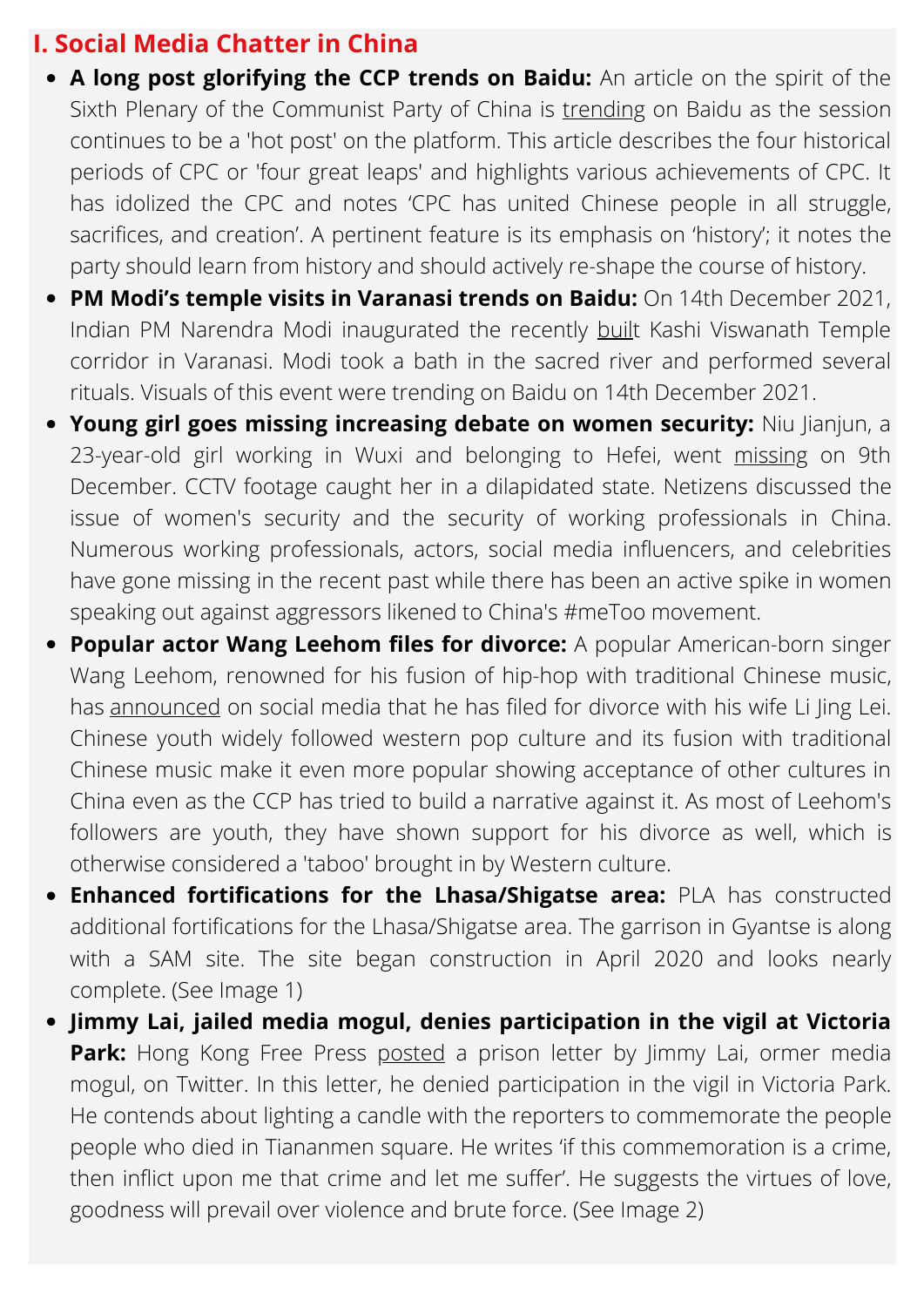#### **II. News in China**

- Chinese internet regulator has [imposed](https://www.reuters.com/world/china/chinas-cyberspace-regulator-fines-sina-weibo-operator-3-mln-yuan-2021-12-14/) a fine of 3 million yuan on Chinese internet giant Weibo for repeatedly publishing illegal information. The company has 'sincerely accepted criticism' from the regulator and is planning action in repose to the penalty. This seems the latest step towards the promotion of what Chinese authorities call 'Civilised Internet'.
- Uber is planning to [sell](https://www.reuters.com/technology/uber-looks-sell-didi-other-non-strategic-stakes-uber-ceo-ubs-conference-2021-12-14/) its stakes in Beijing-based Didi Global Inc. Uber's CEO described China as a tough and opaque market. Currently, Uber holds 12.8% of Didi; after suffering a huge loss, Uber itself pulled out of China in 2016.
- A national ceremony to [commemorate](https://en.dahe.cn/2021/12-13/936246.html) Nanjing Massacre Victims at the memorial hall of the victims in Nanjing, capital of Jiangsu province, was held. The Nanjing massacre was one of the most barbaric events of World War 2 in that Japanese troops invaded Nanjing and brutally killed around 30,000 Chinese civilians and unarmed soldiers.
- China's South to North mega water diversion project marked its seventh anniversay. A report [claims](https://en.dahe.cn/2021/12-13/936230.html) this project has transferred 50 billion cubic meters of water from major rivers in the south to drought-prone regions in the north until now, having benefited 140 million people and contributed to economic development.
- China is [promoting](https://en.dahe.cn/2021/12-06/933356.html) Kung Fu in Africa through its embassies and Confucius institutes. The martial arts form is gaining popularity in big African countries like Kenya, Rwanda, and Tanzania and becoming a medium for people to people contact and promotion of cultural ties.

#### **III. India Watch**

- China has for long run campaigns wherein it has highlighted that conditions of women in other countries, especially India, is really bad, as noted in our newsletter dated [11.12.21-12.12.21,](https://orcasia.org/wp-content/uploads/2021/12/11.12.21-12.12.21-compressed.pdf) and that women have better stanging in China. But recent events, such as Peng Shui's #meToo and working professional going missing bring the ongoing campaigns into question.
- Kungfu promotion contributes to Chinese soft power expansion; promoting it in Africa adds to Chinese influence over African culture. Enhanced soft power and cultural exchanges help acceptance in distinct areas; as most of the Chinese projects receive a negative response from the native population, such instruments are vital for China. India has also effectively used Yoga to build its soft power, as seen with celebration of International Yoga Day in the US, Canada and even parts of Europe, but specific importance should be given to broader outreach in Africa.